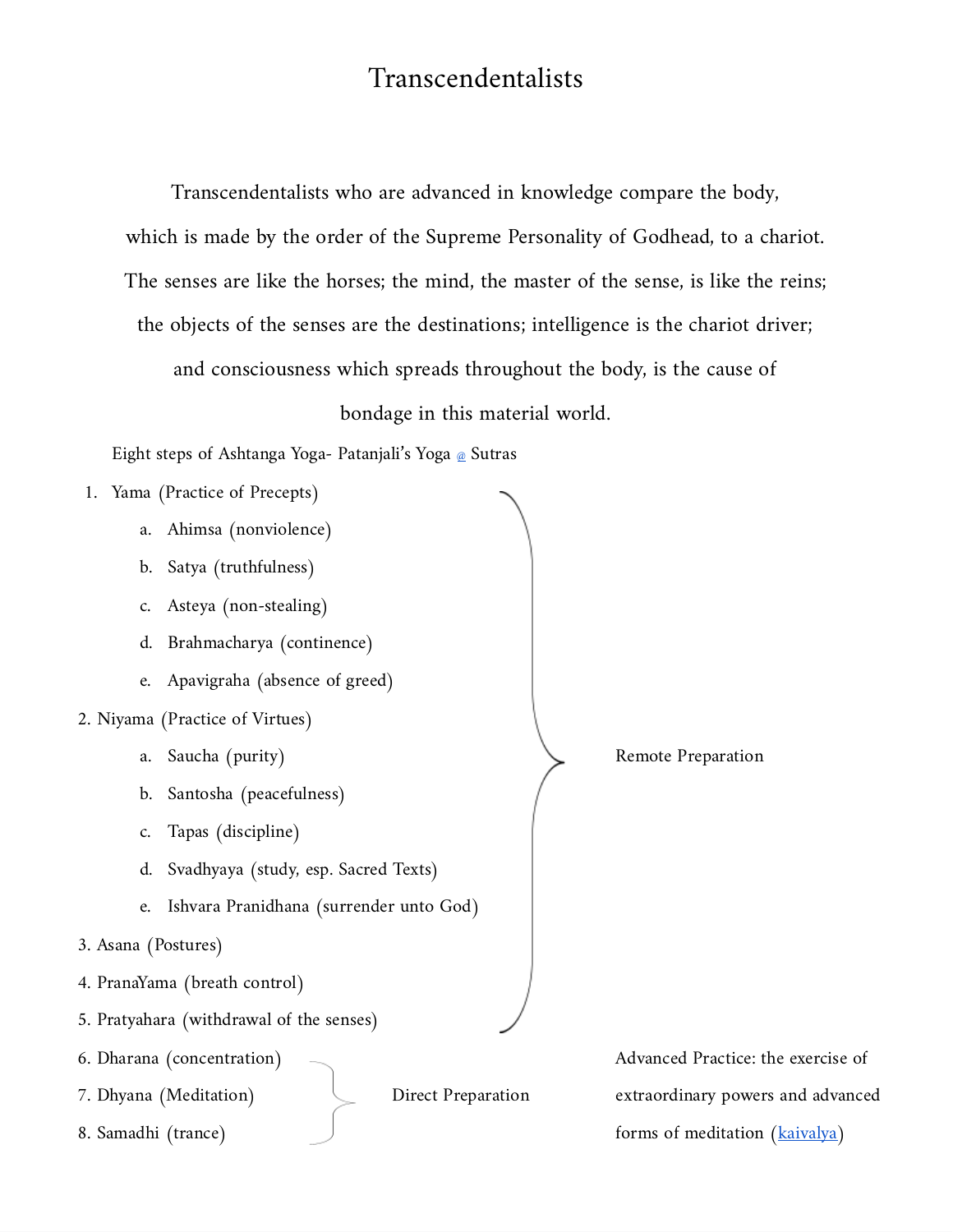## Tilak Mantras

The Names of God are chanted as one applies tailak markings to each applicable part the body:

- 
- 2. Om Narayanaya Namah 9. Om Sridharaya Namah
- 3. Om Madhavaya Namah 10. Om Hrsikesaya Namah
- 
- 
- 6. Om Madhusudanaya Namah 13. Om Vasudevaya Namah
- 7. Om Trivikramaya Namah
- 1. Om Kesavaya Namah 8. Om Vamanaya Namah
	-
	-
- 4. Om Govindaya Namah 11. Om Padmanabhaya Namah
- 5. Om Visnave Namah 12. Om Damodaraya Namah
	-

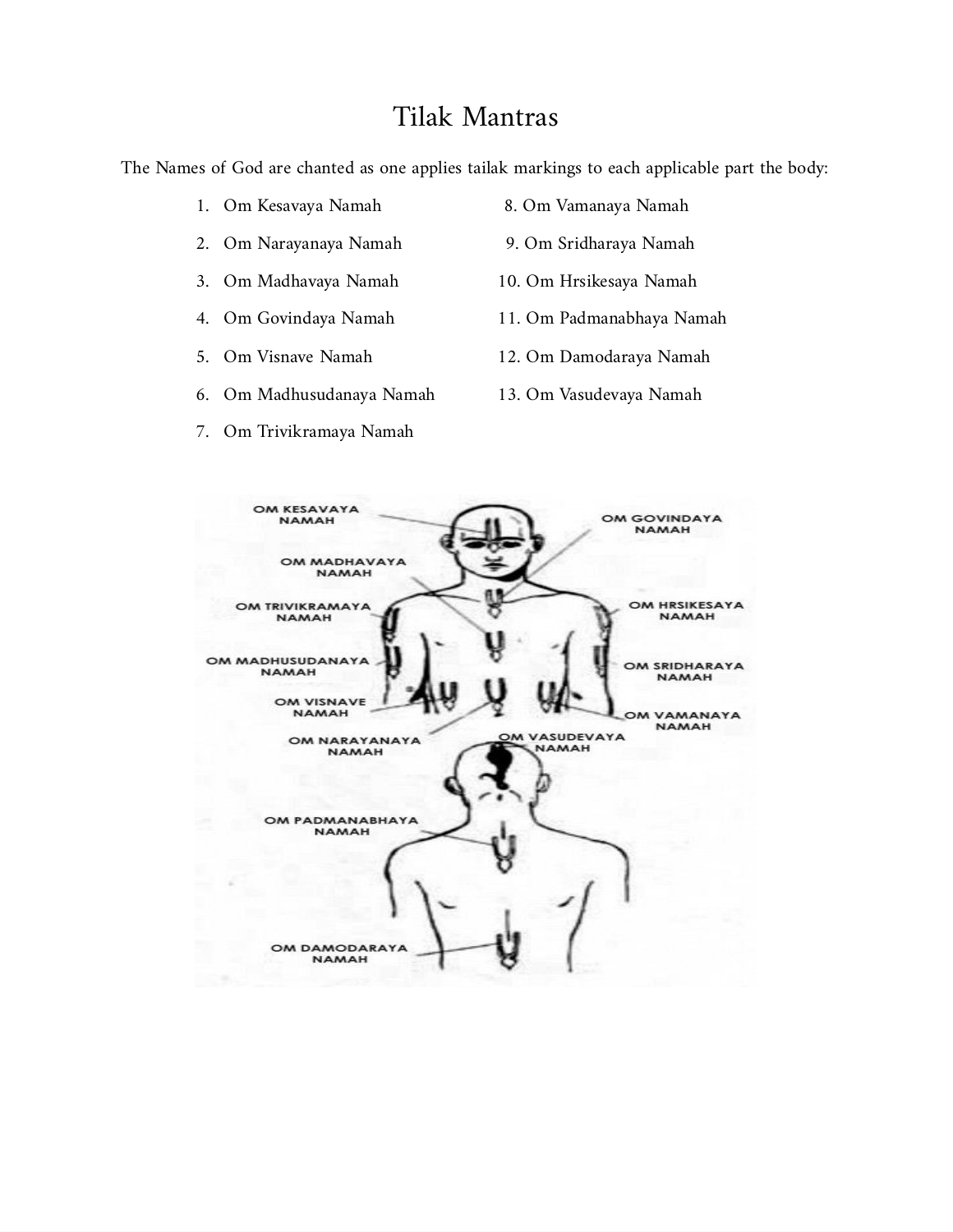## A U M

A-First Sanskrit Letter U-Last Sanskrit Vowel M-Last Sanskrit Consonant contains "all truths that words can convey" A- represents 'waking consciousness' U- represents 'dream consciousness' M- represents 'deep sleep' A- beginningless beginning and Source of all being - Akara (Kṛṣņa) U- the Lord's spiritual pleasure, potency, and embodiment of all divine energies - Ukara (Radharani) M- refers to all living entities (Jivas), who are meant to use their energy in the service of the Lord - Makara

Aum represents the sum and substance of spiritual energy and the totality of existence.